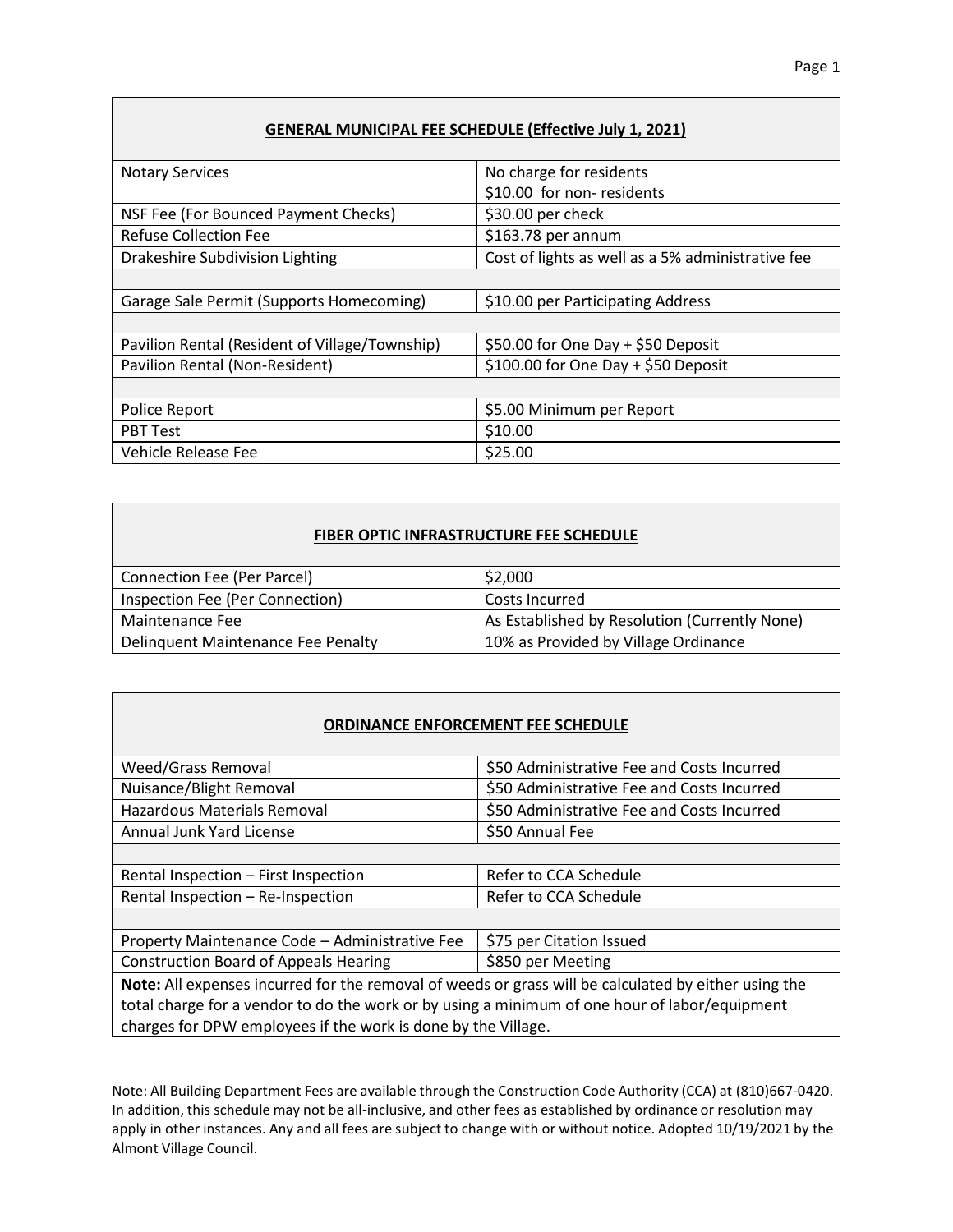| PLANNING, ZONING, AND ECONOMIC DEVELOPMENT FEE SCHEDULE                                                        |                                                       |
|----------------------------------------------------------------------------------------------------------------|-------------------------------------------------------|
| ZBA - Variance Request - Residential                                                                           | \$100 Application Fee and \$450-Escrow<br>Deposit     |
| ZBA - Variance Request - Commercial                                                                            | \$200 Application Fee and \$500 Escrow Deposit        |
| ZBA - Temporary Use Application/Request                                                                        | \$400 Application Fee and \$500 Escrow Deposit        |
| ZBA - Violation Hearing                                                                                        | \$500 Violation Charge                                |
| ZBA - Administrative Appeal                                                                                    | \$100 Application Fee and \$450-Escrow<br>Deposit     |
| ZBA - Text/Map Interpretation                                                                                  | \$100 Application Fee and \$300 Escrow Deposit        |
| ZBA - Special Meeting Request                                                                                  | \$400.00                                              |
|                                                                                                                |                                                       |
| Preliminary Site Plan Review                                                                                   | \$350.00 Application Fee and \$2500 Escrow<br>Deposit |
| Site Plan Review - Residential                                                                                 | \$200 Application Fee and \$2500 Escrow Deposit       |
| Site Plan Review- Commercial                                                                                   | \$350 Application Fee and \$2500 Escrow +             |
|                                                                                                                | <b>Engineering Cost</b>                               |
| Site Plan Review (Amendment to Existing Plan)                                                                  | \$200 Application Fee and \$700 Escrow Deposit        |
| Special Land Use Request                                                                                       | \$350 Application Fee and \$2500 Escrow Deposit       |
| Subdivision/Condominium - Tentative Plat/Plan                                                                  | \$350 Application Fee and \$2500 Escrow Deposit       |
| Subdivision/Condominium - Final Prelim.<br>Plat/Plan                                                           | \$350 Application Fee and \$2500 Escrow Deposit       |
| Subdivision/Condominium - Final Plat/Plan                                                                      | \$250 Application Fee and \$2500 Escrow Deposit       |
| Subdivision/Condominium - Amend Existing Plan                                                                  | \$250 Application Fee and \$1,500 Escrow Deposit      |
| Petition to Change Zoning Map or Ordinance Text                                                                | \$150 Application Fee and \$700 Escrow Deposit        |
| PC - Special Meeting Request                                                                                   | \$400.00                                              |
| Right of Way Application Fee                                                                                   | $\overline{$50} + $2000$ Surety bond                  |
|                                                                                                                |                                                       |
| <b>Zoning Compliance Permit</b>                                                                                | \$35.00 Plus CCA Permit Fees                          |
| Sign Review/Permit (New Sign)                                                                                  | \$35.00 Plus CCA Permit Fees                          |
| Sign Review/Permit (Substantial Alteration)                                                                    | \$35.00 Plus CCA Permit Fees                          |
| Temporary Sign Review/Permit                                                                                   | \$35.00                                               |
| Predevelopment Site Plan Review Meeting with<br>Consulting Planner/Engineer                                    | \$275.00 + Planner and Engineer Cost                  |
| After the Fact Surcharge - If work intentionally<br>started without permit or completed without<br>inspection. | Double Original Permit Fee                            |
|                                                                                                                |                                                       |
| Parcel Combination Application/Permit                                                                          | \$35                                                  |
| <b>Parcel Split Application/Permit</b>                                                                         | \$35                                                  |
| <b>Zoning Compliance Letters</b>                                                                               | \$15 Per Parcel                                       |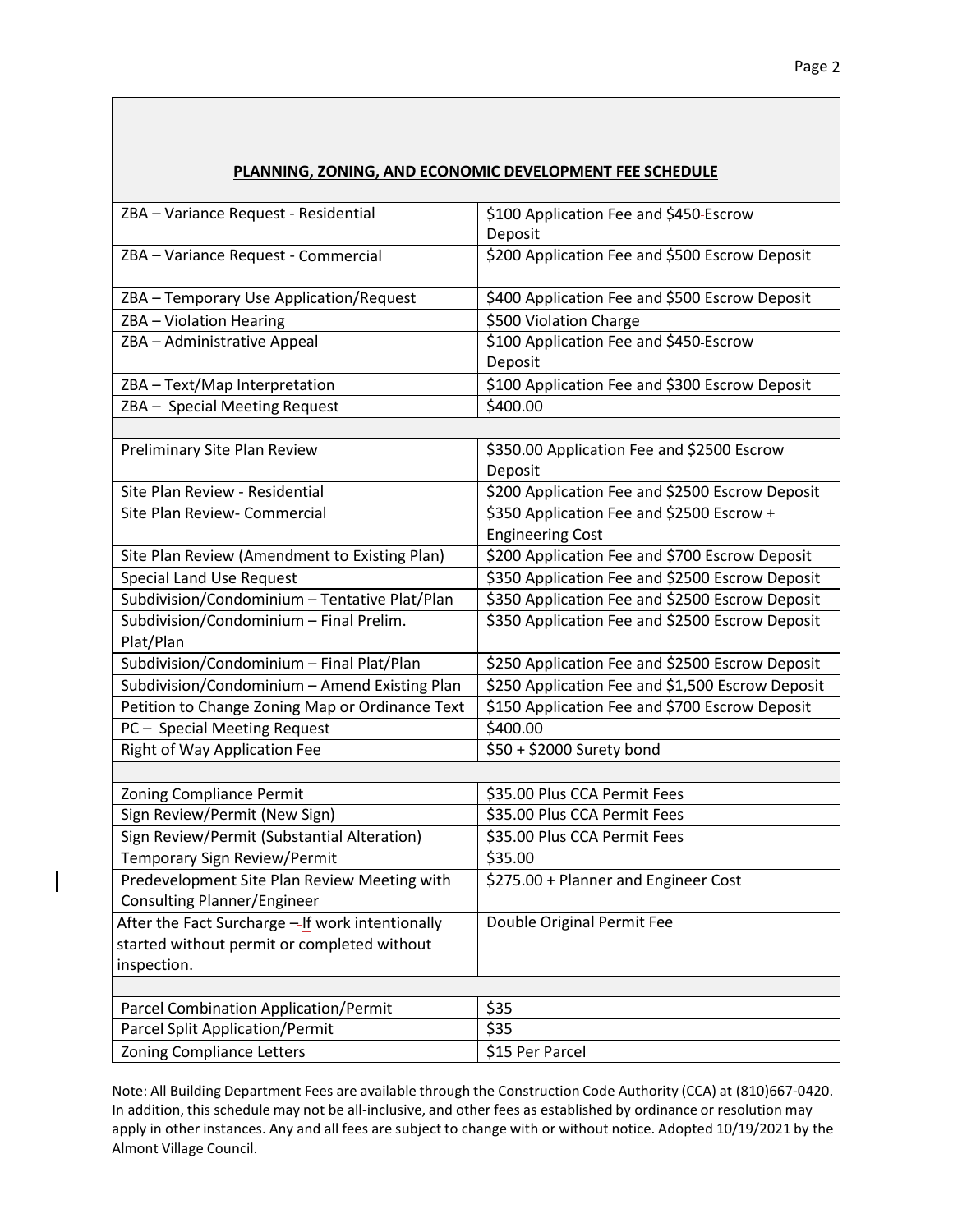| Industrial Facilities Tax (Initial Application Fee)                                                  | \$500 for Each New Application |  |
|------------------------------------------------------------------------------------------------------|--------------------------------|--|
|                                                                                                      |                                |  |
| Note: All escrow deposits are used to pay for professional services from a planner and/or engineer   |                                |  |
| selected by the Village. Unused funds would be returned following the final disposition of an issue. |                                |  |
| Note: All submissions to the Village are subject to additional charges and all costs incurred by the |                                |  |
| Village must be paid in full (including any costs incurred beyond any established escrow amount).    |                                |  |
| Note: Fees would not apply for petitions to change the zoning ordinance and/or map if initiated by   |                                |  |
| the Village of Almont.                                                                               |                                |  |

| WATER AND SEWER SYSTEM FEE SCHEDULE (EFFECTIVE JULY 1, 2020) |                                        |
|--------------------------------------------------------------|----------------------------------------|
| Fixed Charge - Water Service (3/4" Meter)                    | \$55.53 per quarter                    |
| Fixed Charge - Water Service (1.0" Meter)                    | \$77.75 per quarter                    |
| Fixed Charge - Water Service (1.5" Meter)                    | \$138.81 per quarter                   |
| Fixed Charge - Water Service (2.0" Meter)                    | \$227.66 per quarter                   |
| Fixed Charge - Water Service (3.0" Meter)                    | \$471.99 per quarter                   |
| Fixed Charge - Water Service (4.0" Meter)                    | \$827.36 per quarter                   |
| Fixed Charge - Water Service (6.0" Meter)                    | \$1804.65 per quarter                  |
| Fixed Charge - Sewer Service (3/4" Meter)                    | \$62.72 per quarter                    |
| Fixed Charge - Sewer Service (1.0" Meter)                    | \$100.36 per quarter                   |
| Fixed Charge - Sewer Service (1.5" Meter)                    | \$203.86 per quarter                   |
| Fixed Charge - Sewer Service (2.0" Meter)                    | \$354.41 per quarter                   |
| Fixed Charge - Sewer Service (3.0" Meter)                    | \$768.41 per quarter                   |
| Fixed Charge - Sewer Service (4.0" Meter)                    | \$1370.60 per quarter                  |
| Fixed Charge - Sewer Service (6.0" Meter)                    | \$3026.61 per quarter                  |
| Consumption Charge - Water Service                           | \$7.63 per 1,000 gallons               |
| Consumption Charge - Sewer Service                           | \$10.47 per 1,000 gallons              |
| Consumption Charge - SSO                                     | \$2.42 per 1,000 gallons               |
|                                                              |                                        |
| Water Connection Fee (3/4")                                  | \$2,100 + Meter                        |
| <b>Water Connection Fee (1")</b>                             | \$2,100 + Meter                        |
| Water Connection Fee (1 1/2")                                | \$3,500 + Meter                        |
| Water Connection Fee (2")                                    | \$5,500 + Meter                        |
| Water Connection Fee (4")                                    | \$10,000 + Meter                       |
| Water Connection Fee (6")                                    | Contractor Fees, Meter Cost + \$15,000 |
| Water Connection Fee (8")                                    | \$Contractor Fees, Meter Cost + 20,000 |
| Water Connection Fee (12")                                   | \$Contract Fees, Meter Cost + \$60,000 |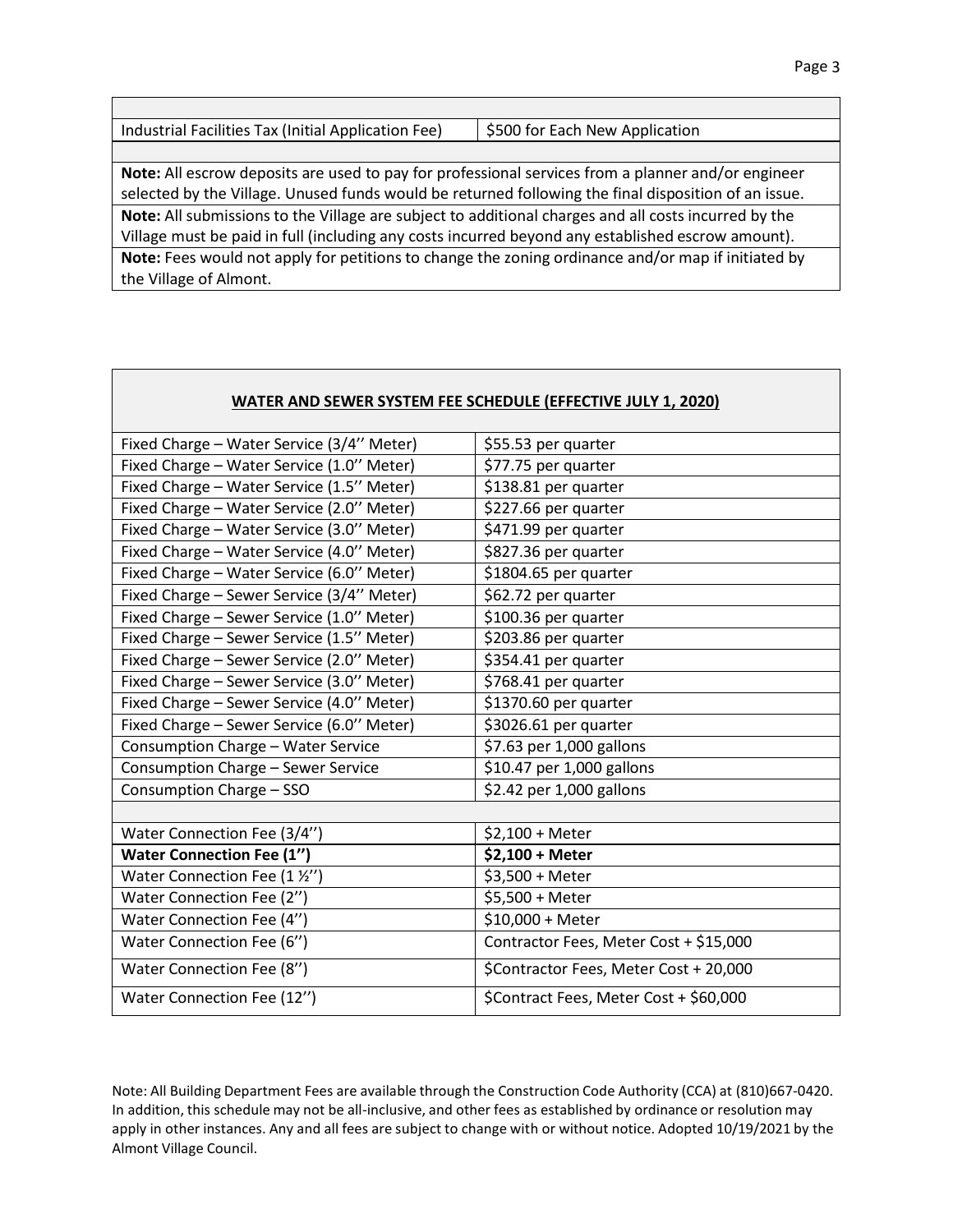| Sewer Connection Fee (4")                                                                                | \$2,000                                                                                               |
|----------------------------------------------------------------------------------------------------------|-------------------------------------------------------------------------------------------------------|
| <b>Sewer Connection Fee (6")</b>                                                                         | \$2,250                                                                                               |
| Sewer Connection Fee (8")                                                                                | \$3,000                                                                                               |
| Water Turn-Off Charge                                                                                    | \$25.00                                                                                               |
| Water Turn-On Charge                                                                                     | \$25.00                                                                                               |
| Service Fee for Water Shut Off Administration                                                            | \$50.00                                                                                               |
| Meter & Equipment                                                                                        | Cost of Meter and Equipment (Varies by Size)                                                          |
| DPW Repair of Stop Box                                                                                   | \$35.00                                                                                               |
| <b>Construction Water Use Fee</b>                                                                        | As Established by Resolution (Currently None)                                                         |
| <b>Outside Irrigation Meters</b>                                                                         | Cost of Meter/Equipment; consumption charge                                                           |
|                                                                                                          | as listed above                                                                                       |
|                                                                                                          |                                                                                                       |
| <b>Utility Repairs</b>                                                                                   | Cost of Labor, Fringe Benefits, Materials &                                                           |
|                                                                                                          | Equipment used + 20% Service Fee                                                                      |
| DPW (Non-Emergency) After Hours Fee                                                                      | Cost of Labor, Fringe Benefits, Materials &                                                           |
|                                                                                                          | Equipment used + 20% Service Fee                                                                      |
|                                                                                                          |                                                                                                       |
| <b>Water Cost Recovery</b>                                                                               | \$35.50 per 1,000 gallons + cost                                                                      |
|                                                                                                          | incurred+ Administrative fee \$50.00                                                                  |
|                                                                                                          |                                                                                                       |
| Fire Dept. Water Usage Fee*                                                                              | \$7.63 per 1,000 gallons                                                                              |
| Water Hydrant Maintenance Fee (Private                                                                   | \$250.00 annually                                                                                     |
| Hydrants)                                                                                                |                                                                                                       |
| Late Payment Penalty                                                                                     | 10% as Provided by Village Ordinance                                                                  |
| Missed Appointment (Inconvenience Fee)                                                                   | \$25.00                                                                                               |
| Assessment of Delinquent Bills to Taxes                                                                  | \$50.00 per account per tax year                                                                      |
| *Note: Fire Dept. Training: Non-scheduled inconvenience fee \$2,000.00 + water usage mentioned<br>above. |                                                                                                       |
|                                                                                                          | Note: Inspection Fees; Connection Fees; and Tap-In Fees shall apply on a per unit basis for apartment |
| complexes; mobile home parks; condominium complexes or other multi-use buildings.                        |                                                                                                       |
|                                                                                                          | Note: Flat rate fees can be stopped by a property owner requesting that the water meter be pulled. A  |
| \$100 charge applies for each meter pulled and a \$100 charge applies for each meter re-installed.       |                                                                                                       |
|                                                                                                          |                                                                                                       |
| <b>WATER AND SEWER SYSTEM DEBT SERVICE SCHEDULE (EFFECTIVE JULY 1, 2020)</b>                             |                                                                                                       |
| Debt Service Charge (3/4")                                                                               | \$27.38 per quarter                                                                                   |
| Debt Service Charge (1")                                                                                 | \$38.34 per quarter                                                                                   |
| Debt Service Charge (1.50")                                                                              | \$68.45 per quarter                                                                                   |
| Debt Service Charge (2")                                                                                 | \$112.26 per quarter                                                                                  |
| Debt Service Charge (3")                                                                                 | \$232.74 per quarter                                                                                  |
| Debt Service Charge (4")                                                                                 | \$407.98 per quarter                                                                                  |
| Debt Service Charge (6")                                                                                 | \$889.89 per quarter                                                                                  |
| Note: Debt service charges are charged to residents/entities that receive Village water/sewer            |                                                                                                       |
| service to pay for those water/sewer system improvements that are funded through Village                 |                                                                                                       |
| mileages. These charges are based on the size of the meter servicing such accounts.                      |                                                                                                       |
|                                                                                                          |                                                                                                       |